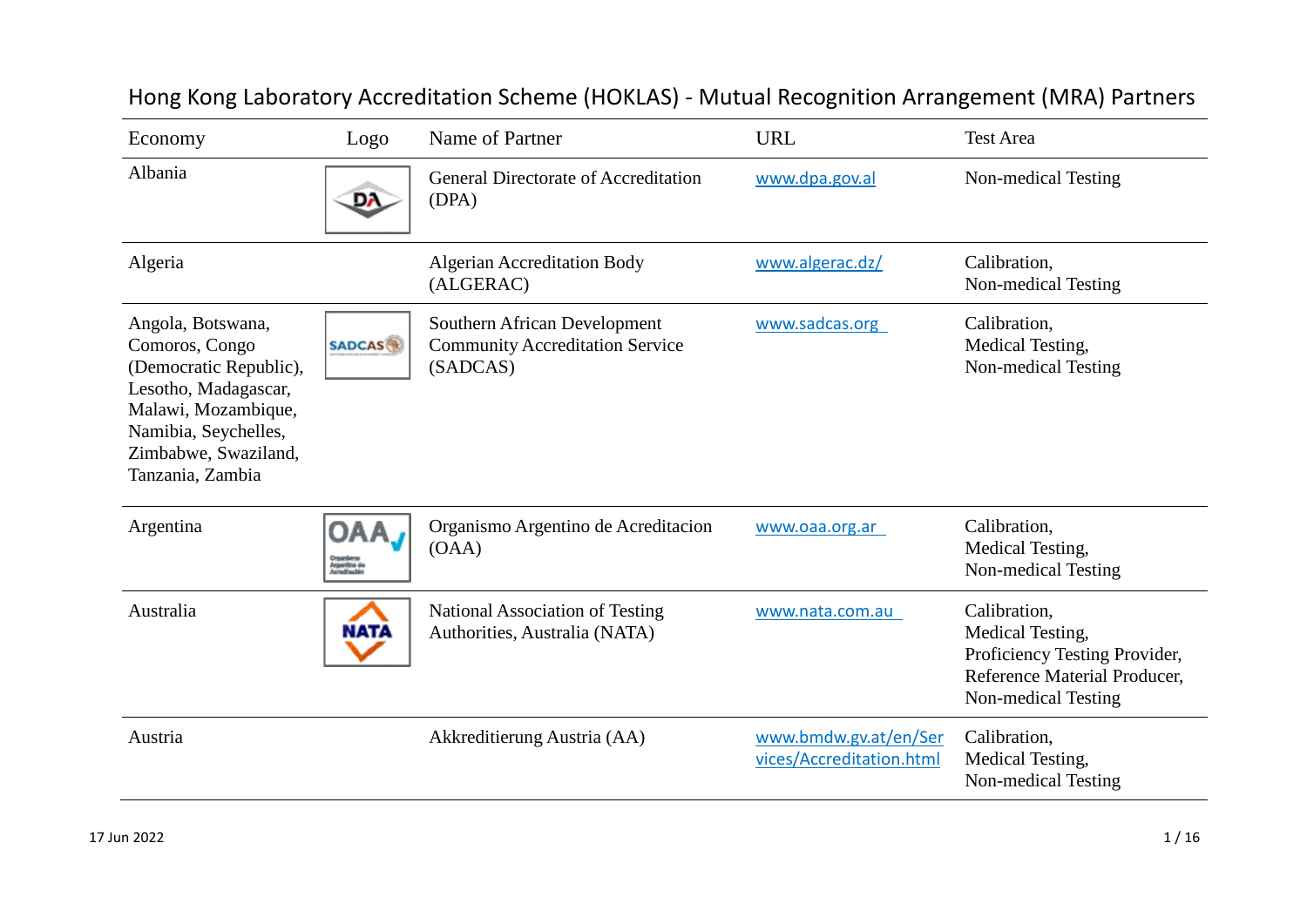| Economy                                                                                 | Logo                     | Name of Partner                                                 | <b>URL</b>             | <b>Test Area</b>                                                                                                         |
|-----------------------------------------------------------------------------------------|--------------------------|-----------------------------------------------------------------|------------------------|--------------------------------------------------------------------------------------------------------------------------|
| Bahrain, Kuwait,<br>Oman, Qatar, Saudi<br>Arabia, United Arab<br>Emirates, Yemen        | GEC ACCREDITATION CENTER | GCC Accreditation Center (GAC)                                  | www.gac.org.sa/en      | Calibration,<br>Medical Testing,<br>Non-medical Testing                                                                  |
| Bangladesh                                                                              |                          | <b>Bangladesh Accreditation Board (BAB)</b>                     | www.bab.gov.bd/        | Calibration,<br>Medical Testing,<br>Non-medical Testing                                                                  |
| <b>Belarus</b>                                                                          |                          | <b>Belarusian State Centre for Accreditation</b><br>(BSCA)      | www.bsca.by            | Calibration,<br>Medical Testing,<br>Proficiency Testing Provider,<br>Non-medical Testing                                 |
| Belgium                                                                                 |                          | <b>Belgium Accreditation Structure</b><br>(BELAC)               | economie.fgov.be/belac | Calibration,<br>Medical Testing,<br>Proficiency Testing Provider,<br>Reference Material Producer,<br>Non-medical Testing |
| Benin, Côte d'Ivoire,<br>Mali, Niger, Guinea-<br>Bissau, Senegal, Togo,<br>Burkina Faso |                          | Systéme Ouest Africain d'Accréditation<br>(SOAC WAAS)           | www.soacwaas.org       | Calibration,<br>Medical Testing,<br>Non-medical Testing                                                                  |
| Bosnia and<br>Herzegovina                                                               |                          | Institute for Accreditation of Bosnia and<br>Herzegovina (BATA) | www.bata.gov.ba        | Calibration,<br>Medical Testing,<br>Non-medical Testing                                                                  |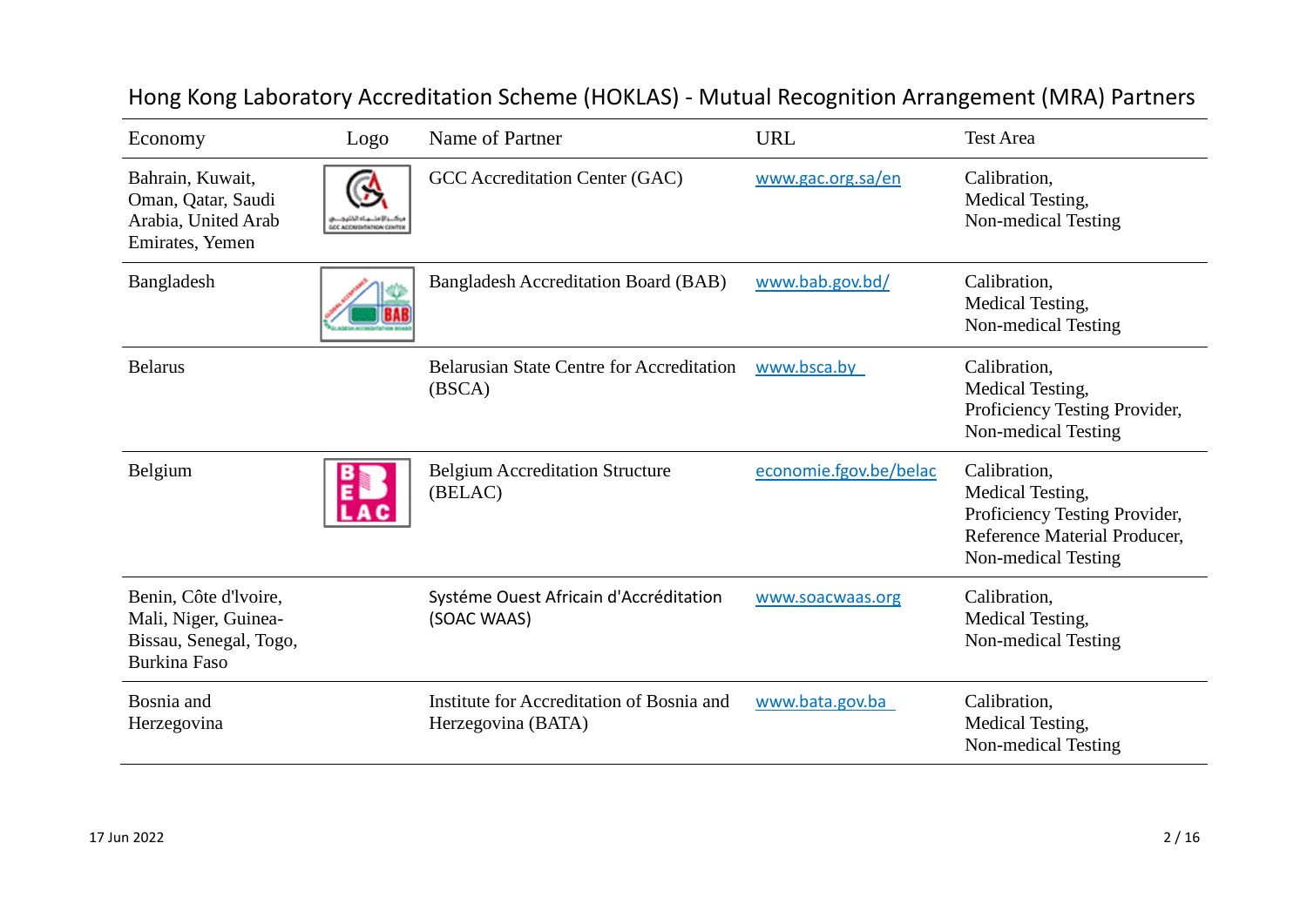| Economy       | Logo             | Name of Partner                                                                               | <b>URL</b>                                        | <b>Test Area</b>                                                                                                         |
|---------------|------------------|-----------------------------------------------------------------------------------------------|---------------------------------------------------|--------------------------------------------------------------------------------------------------------------------------|
| <b>Brazil</b> |                  | Coordenacao Geral de Acreditacao,<br><b>General Coordination for Accreditation</b><br>(CGCRE) | www.gov.br/inmetro/pt-<br>br/assuntos/acreditacao | Calibration,<br>Medical Testing,<br>Proficiency Testing Provider,<br>Reference Material Producer,<br>Non-medical Testing |
| Bulgaria      |                  | Executive Agency Bulgariana<br><b>Accreditation Service (EA-BAS)</b>                          | www.nab-bas.bg                                    | Calibration,<br>Medical Testing,<br>Non-medical Testing                                                                  |
| Canada        |                  | <b>Accreditation Canada Diagnostics (AC</b><br>Diagnostic)                                    | diagnostics.accreditation.<br>$ca$                | <b>Medical Testing</b>                                                                                                   |
| Canada        | CALA             | <b>Canadian Association for Laboratory</b><br>Accreditation Inc. (CALA)                       | www.cala.ca                                       | Non-medical Testing                                                                                                      |
| Canada        | scc <b>@</b> ccn | Standards Council of Canada (SCC)                                                             | www.scc.ca                                        | Calibration,<br>Medical Testing,<br>Non-medical Testing                                                                  |
| Chile         |                  | Instituto Nacional de Normalización<br>(INN)                                                  | www.inn.cl                                        | Calibration,<br>Medical Testing,<br>Non-medical Testing                                                                  |
| China         | CNAS             | China National Accreditation Service for<br>Conformity Assessment (CNAS)                      | www.cnas.org.cn                                   | Calibration,<br>Medical Testing,<br>Proficiency Testing Provider,<br>Reference Material Producer,<br>Non-medical Testing |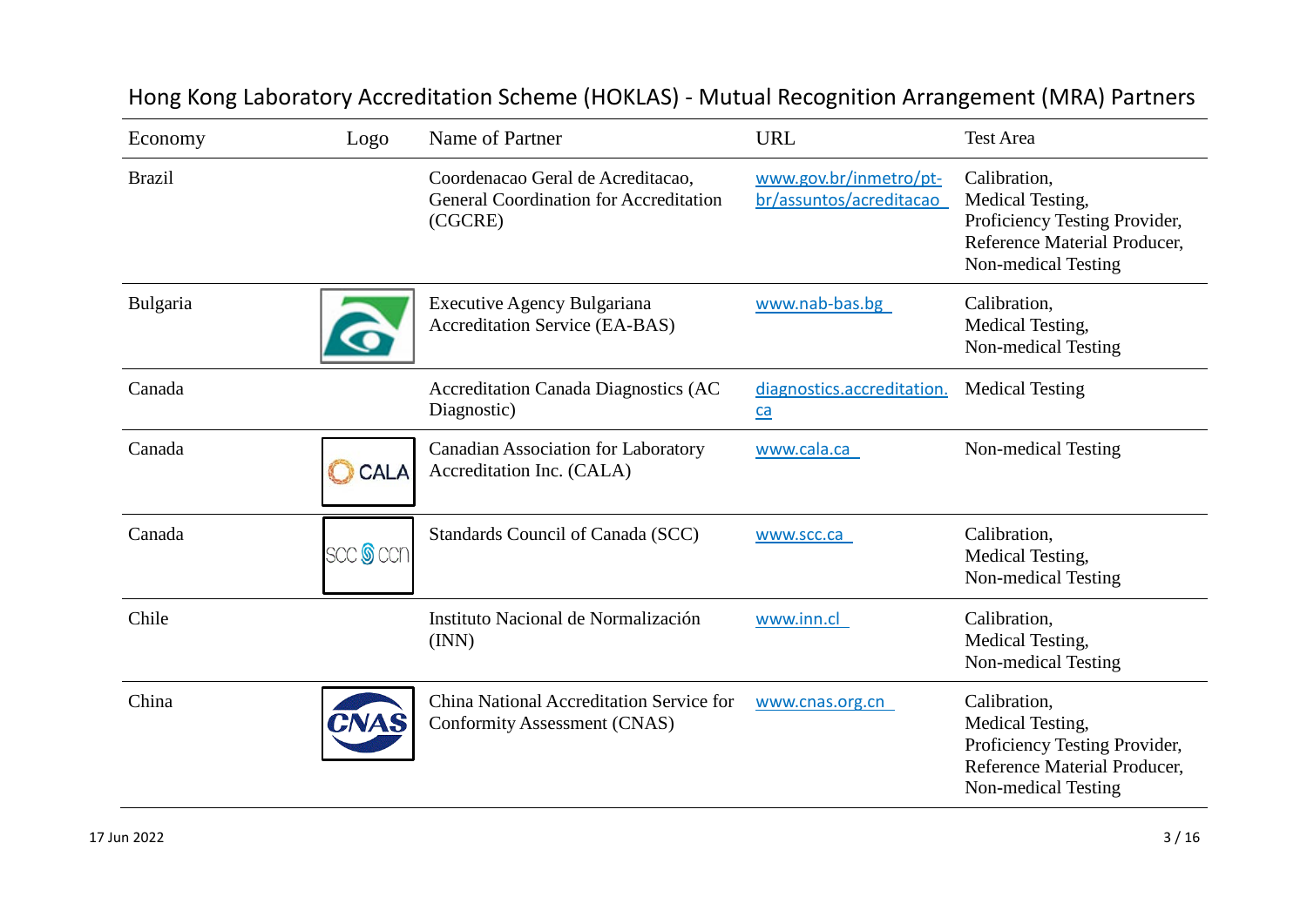| Economy        | Logo | Name of Partner                                                                                     | <b>URL</b>                     | <b>Test Area</b>                                                                                                         |
|----------------|------|-----------------------------------------------------------------------------------------------------|--------------------------------|--------------------------------------------------------------------------------------------------------------------------|
| Colombia       |      | Organismo Nacional de Acreditación de<br>Colombia (ONAC)                                            | www.onac.org.co                | Calibration,<br>Medical Testing,<br>Proficiency Testing Provider,<br>Non-medical Testing                                 |
| Costa Rica     |      | Ente Costarricense de Acreditación<br>(ECA)                                                         | www.eca.or.cr                  | Calibration,<br>Medical Testing,<br>Non-medical Testing                                                                  |
| Croatia        |      | Croatian Accreditation Agency (HAA)                                                                 | www.akreditacija.hr            | Calibration,<br>Medical Testing,<br>Non-medical Testing                                                                  |
| Cuba           |      | National Accreditation Body of<br>Republica de Cuba (ONARC)                                         | www.onarc.cubaindustria<br>.CU | Calibration,<br>Non-medical Testing                                                                                      |
| Cyprus         |      | Cyprus Organisation for the Promotion of<br><b>Quality Cyprus Accreditation Body</b><br>(CYS-CYSAB) | www.cys.mcit.gov.cy            | Calibration,<br>Medical Testing,<br>Non-medical Testing                                                                  |
| Czech Republic |      | Czech Accreditation Institute (CAI)                                                                 | www.cai.cz                     | Calibration,<br>Medical Testing,<br>Proficiency Testing Provider,<br>Reference Material Producer,<br>Non-medical Testing |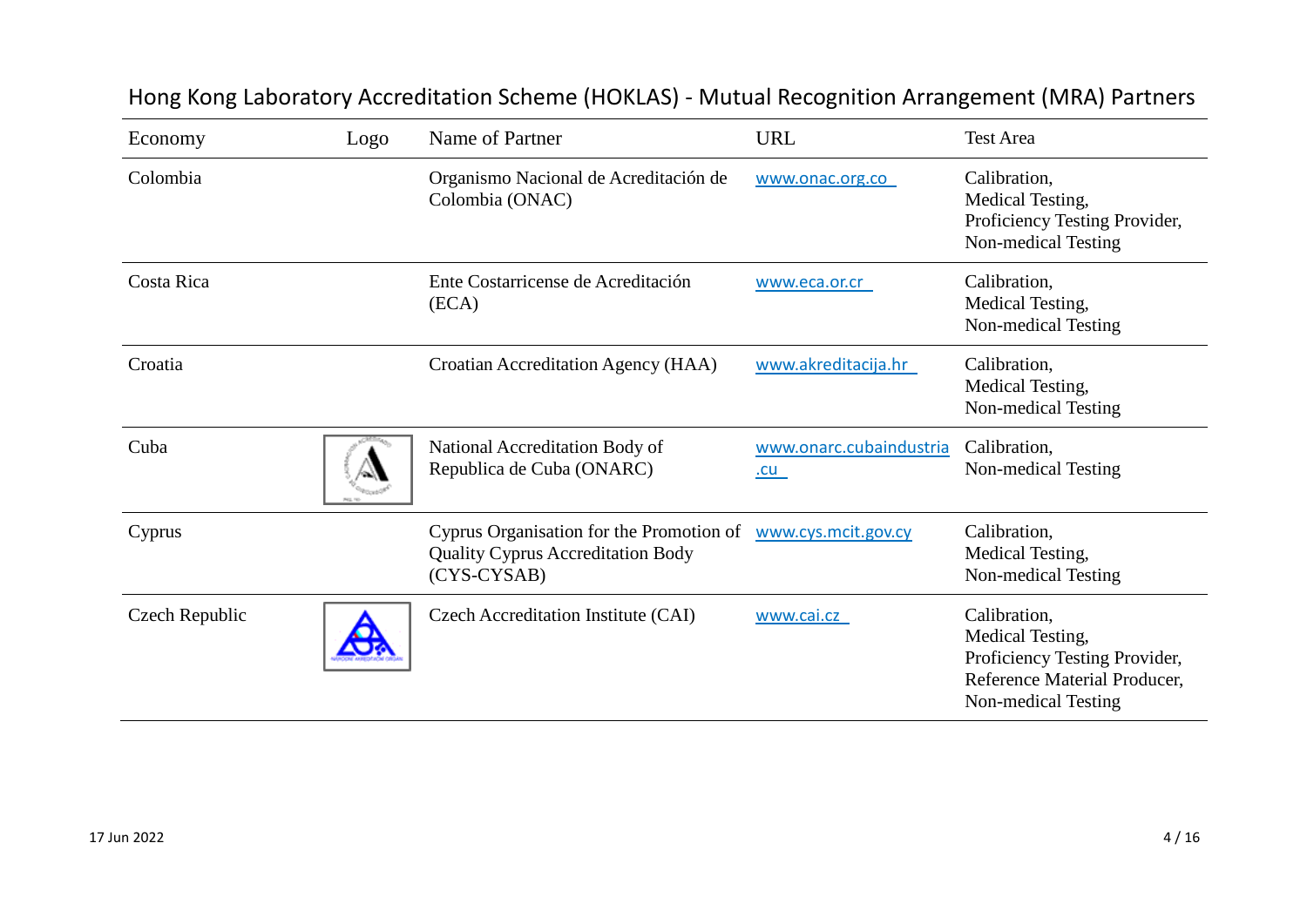| Economy            | Logo         | Name of Partner                                                                            | <b>URL</b>              | <b>Test Area</b>                                                                                                         |
|--------------------|--------------|--------------------------------------------------------------------------------------------|-------------------------|--------------------------------------------------------------------------------------------------------------------------|
| Denmark            | <b>DANAK</b> | Danish Accreditation Fund (DANAK)                                                          | www.danak.org           | Calibration,<br>Medical Testing,<br>Proficiency Testing Provider,<br>Reference Material Producer,<br>Non-medical Testing |
| Dominican Republic |              | Organismo Dominicano de Acreditación<br>(ODAC)                                             | www.odac.gob.do/        | Calibration,<br>Non-medical Testing                                                                                      |
| Ecuador            |              | <b>Ecuadorian Accreditation Service</b><br>(Servicio de Acreditación Ecuatoriano)<br>(SAE) | www.acreditacion.gob.ec | Calibration,<br>Non-medical Testing                                                                                      |
| Egypt              |              | <b>Egyptian Accreditation Council (EGAC)</b>                                               | www.egac.gov.eg         | Calibration,<br>Medical Testing,<br>Proficiency Testing Provider,<br>Non-medical Testing                                 |
| El Salvador        |              | Organismo Salvadoreño de Acreditación<br>OSA)                                              | www.osa.gob.sv          | Calibration,<br>Non-medical Testing                                                                                      |
| Ethiopia           |              | Ethiopia Accreditation Service (EAS)                                                       | https://eas-eth.org/    | Medical Testing,<br>Non-medical Testing                                                                                  |
| Finland            |              | Finnish Accreditation Service (FINAS)                                                      | www.finas.fi            | Calibration,<br>Medical Testing,<br>Proficiency Testing Provider,<br>Non-medical Testing                                 |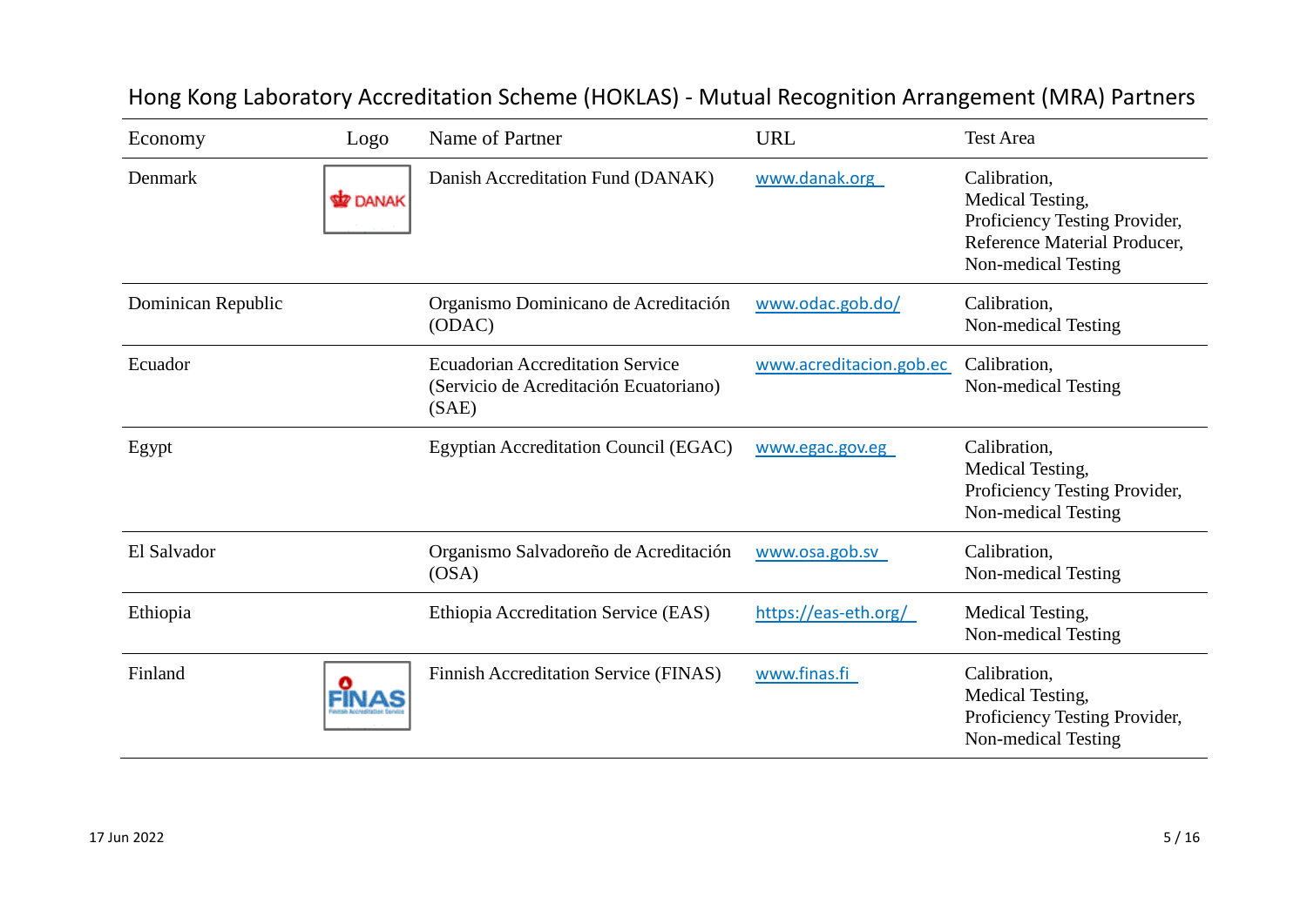| Economy   | Logo         | Name of Partner                                                                        | <b>URL</b>             | <b>Test Area</b>                                                                                                         |
|-----------|--------------|----------------------------------------------------------------------------------------|------------------------|--------------------------------------------------------------------------------------------------------------------------|
| France    | cofrac<br>℅  | <b>Comite Francais d'Accreditation</b><br>(COFRAC)                                     | www.cofrac.fr/en/home/ | Calibration,<br>Medical Testing,<br>Proficiency Testing Provider,<br>Reference Material Producer,<br>Non-medical Testing |
| Georgia   |              | Georgian Accreditation Center - The<br>Unified National Body of Accreditation<br>(GAC) | http://www.gac.gov.ge/ | Calibration,<br>Medical Testing,<br>Non-medical Testing                                                                  |
| Germany   | <b>DAkkS</b> | Deutsche Akkreditierungsstelle GmbH<br>(DAkkS)                                         | www.dakks.de/en        | Calibration,<br>Medical Testing,<br>Proficiency Testing Provider,<br>Reference Material Producer,<br>Non-medical Testing |
| Greece    |              | Hellenic Accreditation System (ESYD)                                                   | www.esyd.gr            | Calibration,<br>Medical Testing,<br>Proficiency Testing Provider,<br>Non-medical Testing                                 |
| Guatemala |              | Oficina Guatemalteca de Acreditación<br>(OGA)                                          | www.oga.org.gt         | Calibration,<br>Medical Testing,<br>Non-medical Testing                                                                  |
| Hungary   |              | National Accreditation Authority (NAH)                                                 | www.nah.gov.hu/        | Calibration,<br>Medical Testing,<br>Proficiency Testing Provider,<br>Non-medical Testing                                 |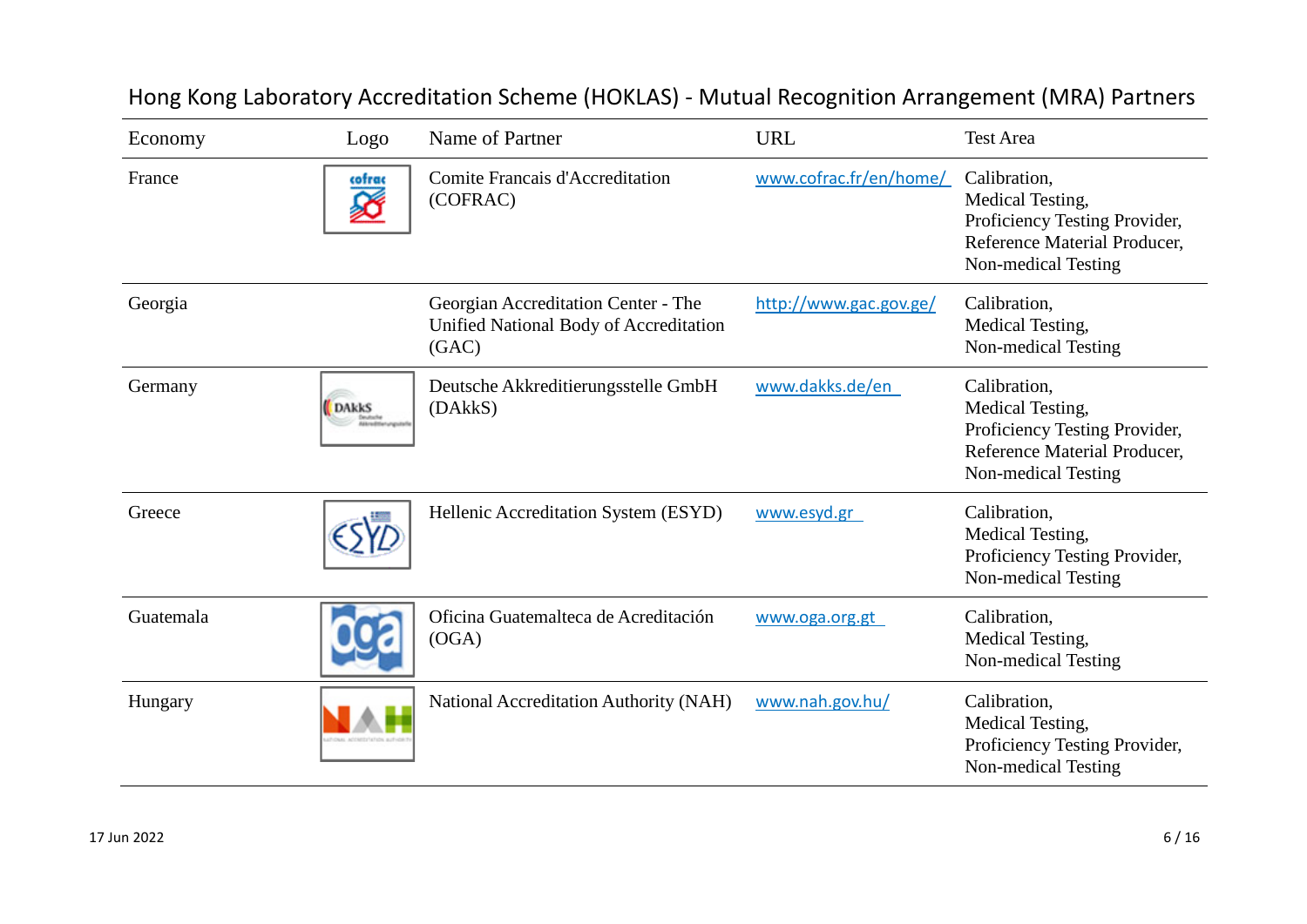| Economy       | Logo            | Name of Partner                                                                 | <b>URL</b>         | <b>Test Area</b>                                                                                                         |
|---------------|-----------------|---------------------------------------------------------------------------------|--------------------|--------------------------------------------------------------------------------------------------------------------------|
| India         | 森               | National Accreditation Board for Testing<br>and Calibration Laboratories (NABL) | www.nabl-india.org | Calibration,<br>Medical Testing,<br>Proficiency Testing Provider,<br>Reference Material Producer,<br>Non-medical Testing |
| Indonesia     |                 | National Accreditation Body of Indonesia<br>(Komite Akreditasi Nasional) (KAN)  | www.kan.or.id      | Calibration,<br>Medical Testing,<br>Proficiency Testing Provider,<br>Non-medical Testing                                 |
| Ireland       |                 | <b>Irish National Accreditation Board</b><br>(INAB)                             | www.inab.ie        | Calibration,<br>Medical Testing,<br>Reference Material Producer,<br>Non-medical Testing                                  |
| <b>Israel</b> |                 | <b>Israel Laboratory Accreditation Authority</b><br>(ISRAC)                     | www.israc.gov.il   | Calibration,<br>Medical Testing,<br>Non-medical Testing                                                                  |
| Italy         | <b>ACCREDIA</b> | L'Ente Italiano di Accreditamento<br>(ACCREDIA)                                 | www.accredia.it    | Calibration,<br>Medical Testing,<br>Proficiency Testing Provider,<br>Reference Material Producer,<br>Non-medical Testing |
| Jamaica       |                 | Jamaica National Agency for<br>Accreditation (JANAAC)                           | www.janaac.gov.jm  | Medical Testing,<br>Non-medical Testing                                                                                  |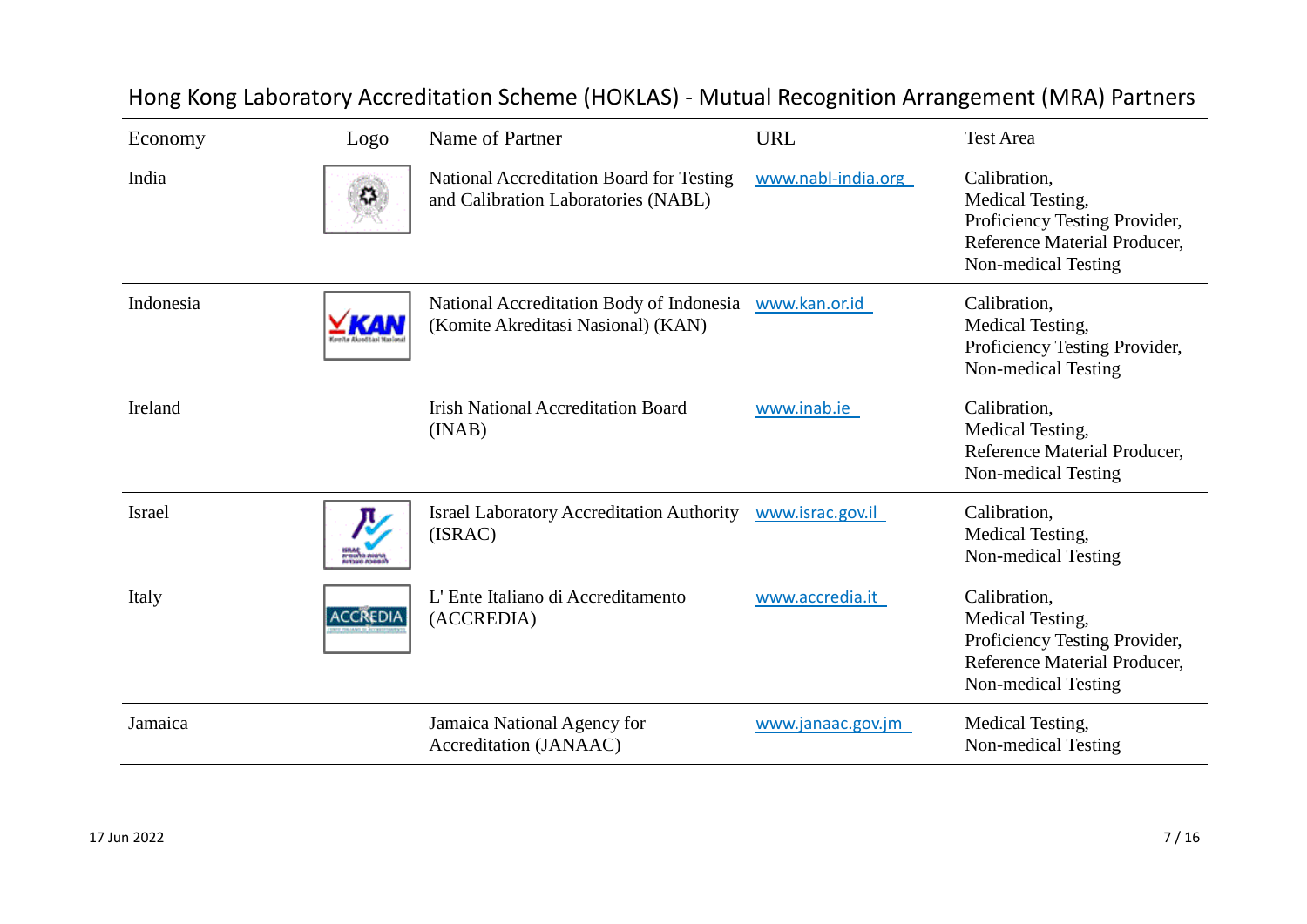| Economy       | Logo | Name of Partner                                                                 | <b>URL</b>                     | <b>Test Area</b>                                                                                                         |
|---------------|------|---------------------------------------------------------------------------------|--------------------------------|--------------------------------------------------------------------------------------------------------------------------|
| Japan         |      | <b>International Accreditation Japan</b><br>(IAJapan)                           | www.nite.go.jp/en/iajapa<br>n/ | Calibration,<br>Reference Material Producer,<br>Non-medical Testing                                                      |
| Japan         |      | Japan Accreditation Board (JAB)                                                 | www.jab.or.jp                  | Calibration,<br>Medical Testing,<br>Proficiency Testing Provider,<br>Reference Material Producer,<br>Non-medical Testing |
| Japan         | VLAC | <b>Voluntary EMC Laboratory Accreditation</b><br>Centre Inc (VLAC)              | www.vlac.co.jp                 | Non-medical Testing                                                                                                      |
| Jordan        |      | Jordan Accreditation & Standardization<br>Systems - Accreditation Unit (JAS-AU) | au.gov.io/                     | Calibration,<br>Medical Testing,<br>Non-medical Testing                                                                  |
| Kazakhstan    |      | National Centre of Accreditation (NCA)                                          | www.nca.kz                     | Calibration,<br>Medical Testing,<br>Non-medical Testing                                                                  |
| Kenya         |      | Kenya Accreditation Services (KENAS)                                            | kenas.go.ke/                   | Calibration,<br>Medical Testing,<br>Non-medical Testing                                                                  |
| Korea (South) |      | Korea Laboratory Accreditation Scheme<br>(KOLAS)                                | www.knab.go.kr/kolas/          | Calibration,<br>Medical Testing,<br>Non-medical Testing                                                                  |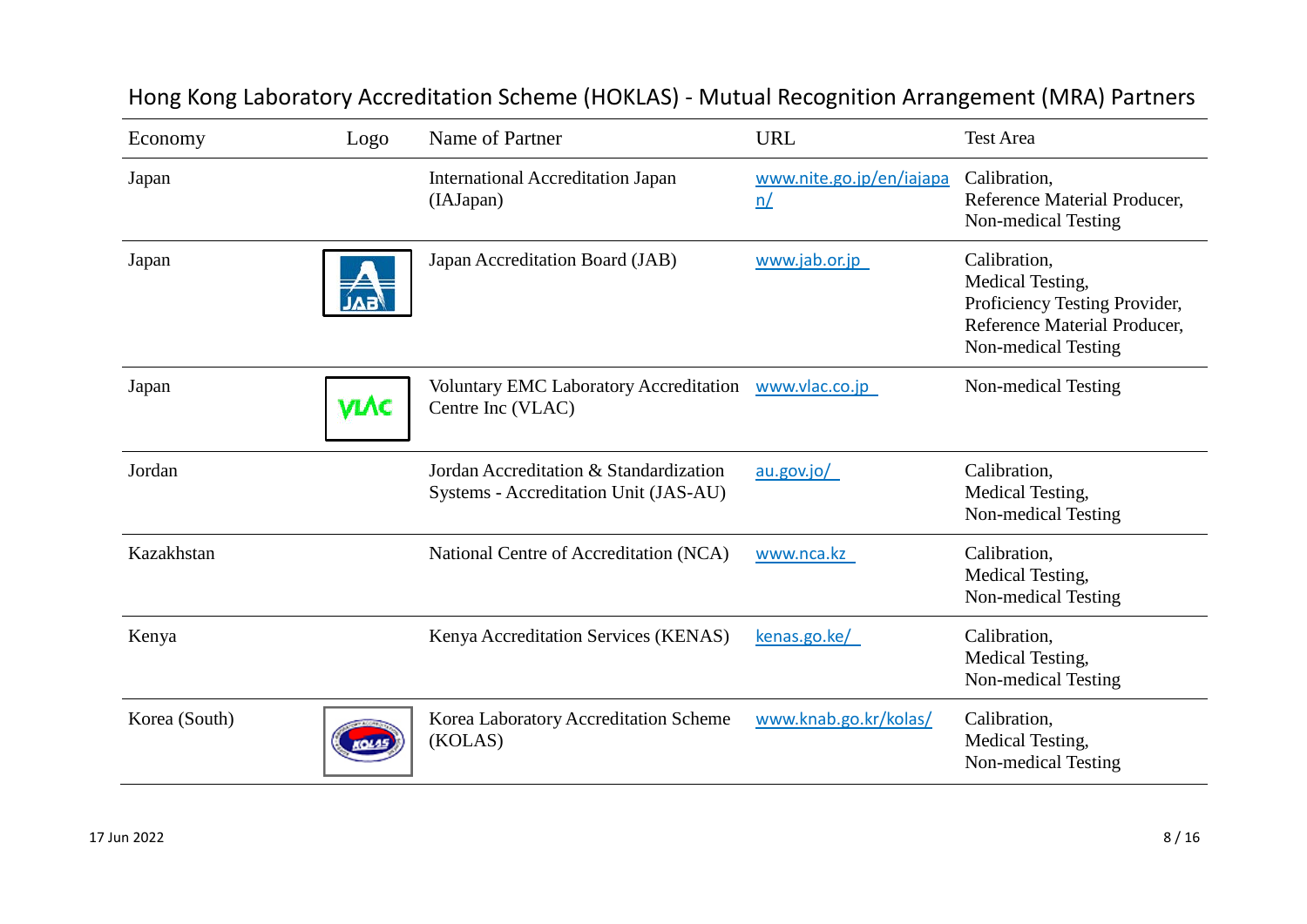| Economy         | Logo                                               | Name of Partner                                                    | <b>URL</b>                                               | <b>Test Area</b>                                                                                                         |
|-----------------|----------------------------------------------------|--------------------------------------------------------------------|----------------------------------------------------------|--------------------------------------------------------------------------------------------------------------------------|
| Kyrgyz Republic |                                                    | The Kyrgyz Center of Accreditation<br>(KCA)                        | http://kca.gov.kg/                                       | Calibration,<br>Non-medical Testing                                                                                      |
| Latvia          |                                                    | <b>Latvian National Accreditation Bureau</b><br>(LATAK)            | https://www.latak.gov.lv/<br>$\underline{\underline{v}}$ | Calibration,<br>Medical Testing,<br>Non-medical Testing                                                                  |
| Lithuania       |                                                    | <b>Lithuanian National Accreditation Bureau</b><br>(LA)            | www.nab.lt                                               | Calibration,<br>Medical Testing,<br>Non-medical Testing                                                                  |
| Luxembourg      | ojas<br>FROE LUXEMBOURGEOIS<br>ACCREDITATION ET DE | Office Luxembourgeois d'Accreditation<br>et de Surveillance (OLAS) | www.ilnas.public.lu                                      | Calibration,<br>Medical Testing,<br>Non-medical Testing                                                                  |
| Malaysia        | <b>STANDARDS</b>                                   | Department of Standards Malaysia<br>(Standards Malaysia)           | http://www.jsm.gov.my                                    | Calibration,<br>Medical Testing,<br>Proficiency Testing Provider,<br>Non-medical Testing                                 |
| Mauritius       |                                                    | <b>Mauritius Accreditation Service</b><br>(MAURITAS)               | http://www.mauritas.org                                  | Calibration,<br>Non-medical Testing                                                                                      |
| Mexico          | de acreditación a.c.                               | entidad Mexicana de acreditación a.c.<br>(ema)                     | www.ema.org.mx                                           | Calibration,<br>Medical Testing,<br>Proficiency Testing Provider,<br>Reference Material Producer,<br>Non-medical Testing |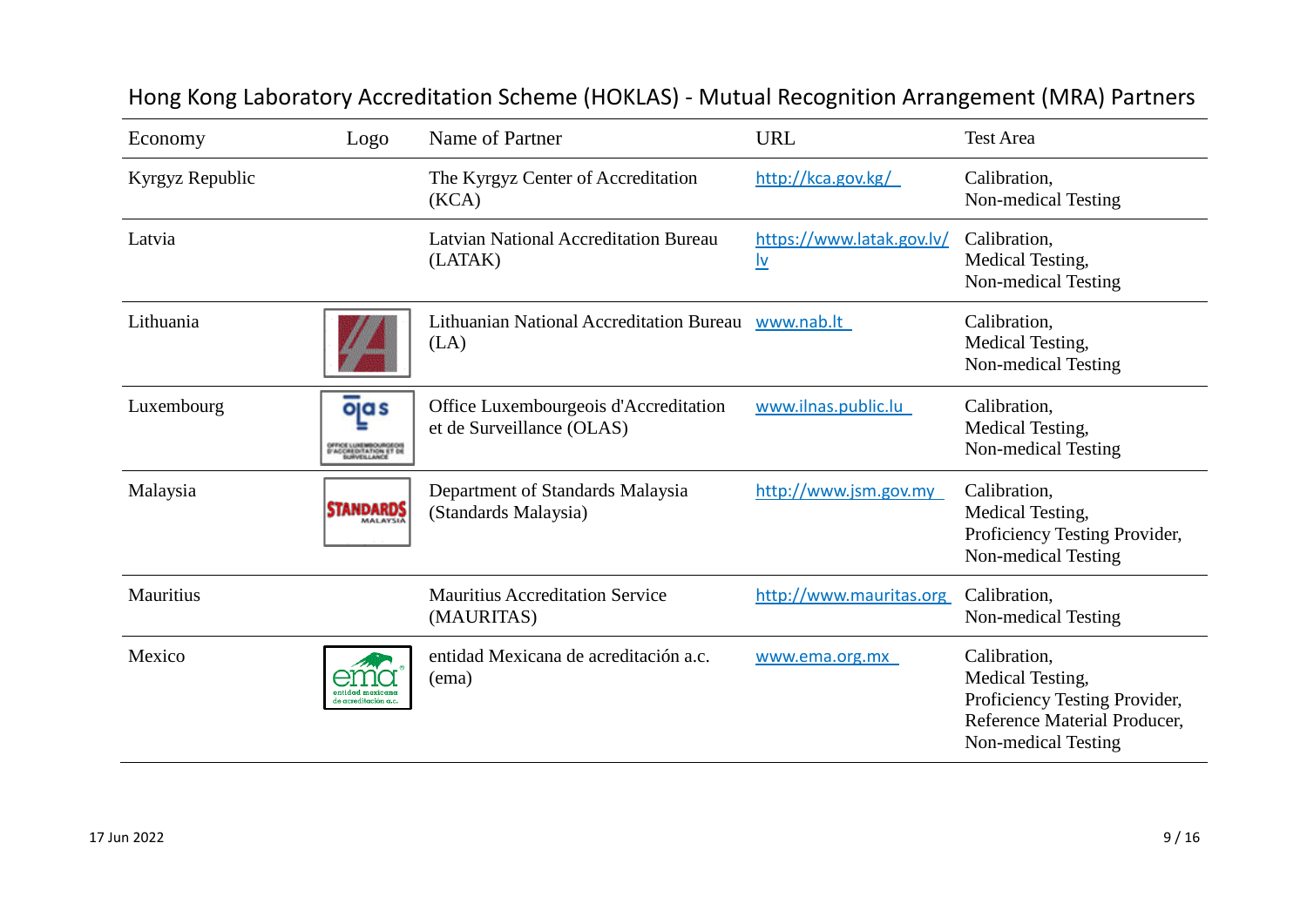| Economy     | Logo                  | Name of Partner                                                                        | <b>URL</b>                  | <b>Test Area</b>                                                                                                         |
|-------------|-----------------------|----------------------------------------------------------------------------------------|-----------------------------|--------------------------------------------------------------------------------------------------------------------------|
| Moldova     |                       | National Accreditation Centre of the<br>Republic of Moldova (MOLDAC)                   | www.acreditare.md/?l=e<br>n | Calibration,<br>Medical Testing,<br>Non-medical Testing                                                                  |
| Mongolia    |                       | Mongolian National Authority for<br>Accreditation (MNAS)                               | www.mnas.gov.mn/            | Calibration,<br>Non-medical Testing                                                                                      |
| Nepal       |                       | Accreditation Education Research &<br>Scientific Services Centre Pvt. Ltd.<br>(AERSSC) | http://aerssc.com.np        | Medical Testing,<br>Non-medical Testing                                                                                  |
| Netherlands |                       | Dutch Accreditation Council (RvA)                                                      | www.rva.nl                  | Calibration,<br>Medical Testing,<br>Proficiency Testing Provider,<br>Reference Material Producer,<br>Non-medical Testing |
| New Zealand | Tohu Motatau Aotearoa | <b>International Accreditation New Zealand</b><br>(IANZ)                               | www.ianz.govt.nz            | Calibration,<br>Medical Testing,<br>Proficiency Testing Provider,<br>Reference Material Producer,<br>Non-medical Testing |
| Nicaragua   |                       | National Accreditation Office (ONA)                                                    | www.mific.gob.ni            | Calibration,<br>Non-medical Testing                                                                                      |
| Norway      | டங்<br>Q              | Norwegian Accreditation (Norsk<br>Akkreditering) (NA)                                  | www.akkreditert.no          | Calibration,<br>Medical Testing,<br>Proficiency Testing Provider,<br>Non-medical Testing                                 |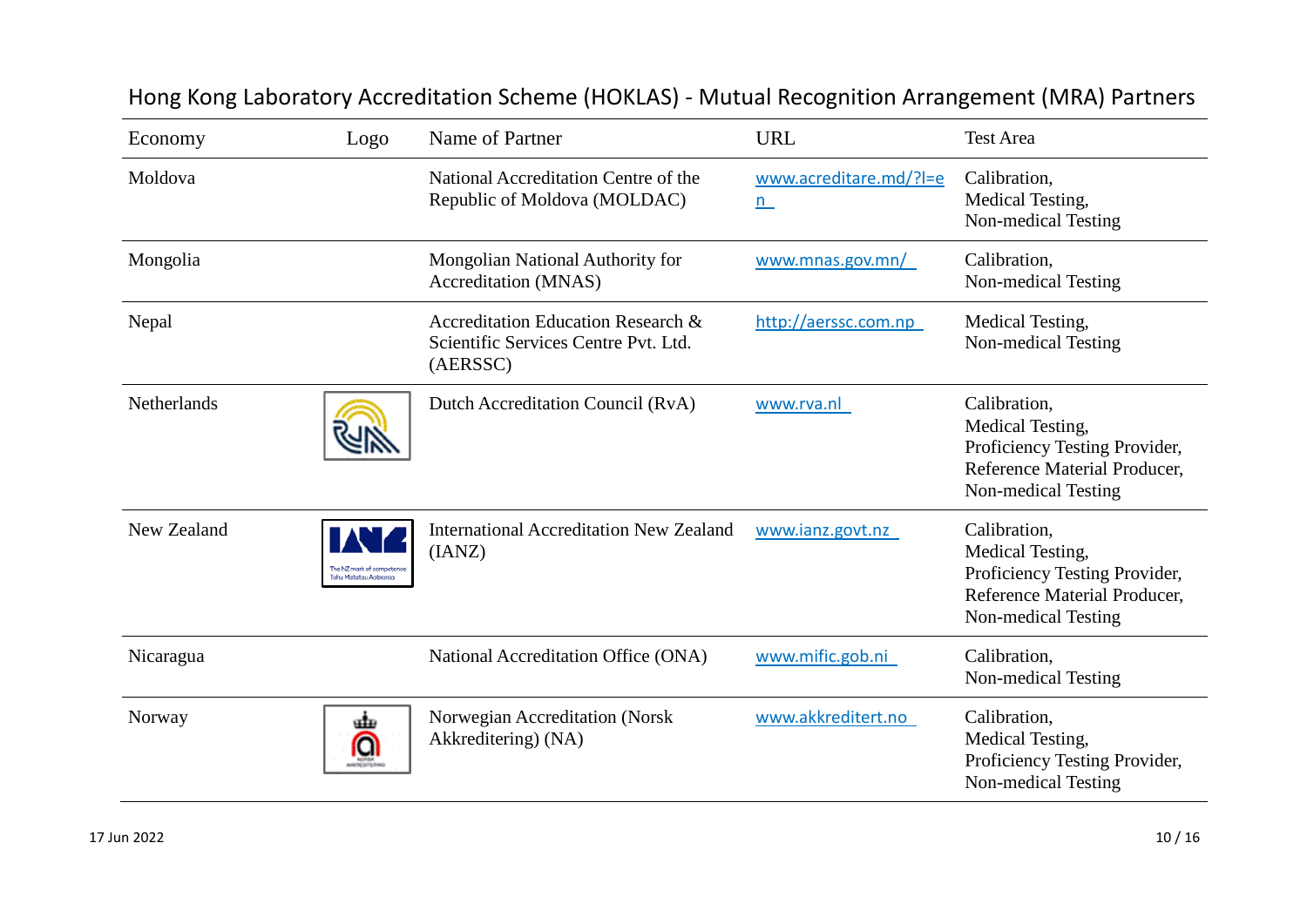| Economy                        | Logo                                | Name of Partner                                                           | <b>URL</b>                      | <b>Test Area</b>                                                                                                         |
|--------------------------------|-------------------------------------|---------------------------------------------------------------------------|---------------------------------|--------------------------------------------------------------------------------------------------------------------------|
| Pakistan                       |                                     | <b>Pakistan National Accreditation Council</b><br>(PNAC)                  | www.pnac.gov.pk                 | Calibration,<br>Non-medical Testing                                                                                      |
| Paraguay                       |                                     | Organismo Nacional de Acreditación<br>(ONA)                               | www.conacyt.gov.py              | Non-medical Testing                                                                                                      |
| Peru                           |                                     | National Institute of Quality (INACAL-<br>DA)                             | www.gob.pe/inacal/              | Calibration,<br>Non-medical Testing                                                                                      |
| Philippines                    |                                     | Philippine Accreditation Bureau (PAB)                                     | https://www.dti.gov.ph/p<br>ab/ | Calibration,<br>Medical Testing,<br>Non-medical Testing                                                                  |
| Poland                         | PCA                                 | Polish Centre for Accreditation (PCA)                                     | www.pca.gov.pl/                 | Calibration,<br>Medical Testing,<br>Proficiency Testing Provider,<br>Reference Material Producer,<br>Non-medical Testing |
| Portugal                       | screditacă                          | Instituto Português de Acreditação<br>(IPAC)                              | www.ipac.pt                     | Calibration,<br>Medical Testing,<br>Non-medical Testing                                                                  |
| Republic of North<br>Macedonia | Nŧ                                  | Institute for Accreditation of the Republic<br>of North Macedonia (IARNM) | jarm.gov.mk/                    | Calibration,<br>Medical Testing,<br>Non-medical Testing                                                                  |
| Romania                        | <b>ROMANIA</b><br>灩<br><b>RENAR</b> | <b>Romanian Accreditation Association</b><br>(RENAR)                      | www.renar.ro                    | Calibration,<br>Medical Testing,<br>Proficiency Testing Provider,<br>Non-medical Testing                                 |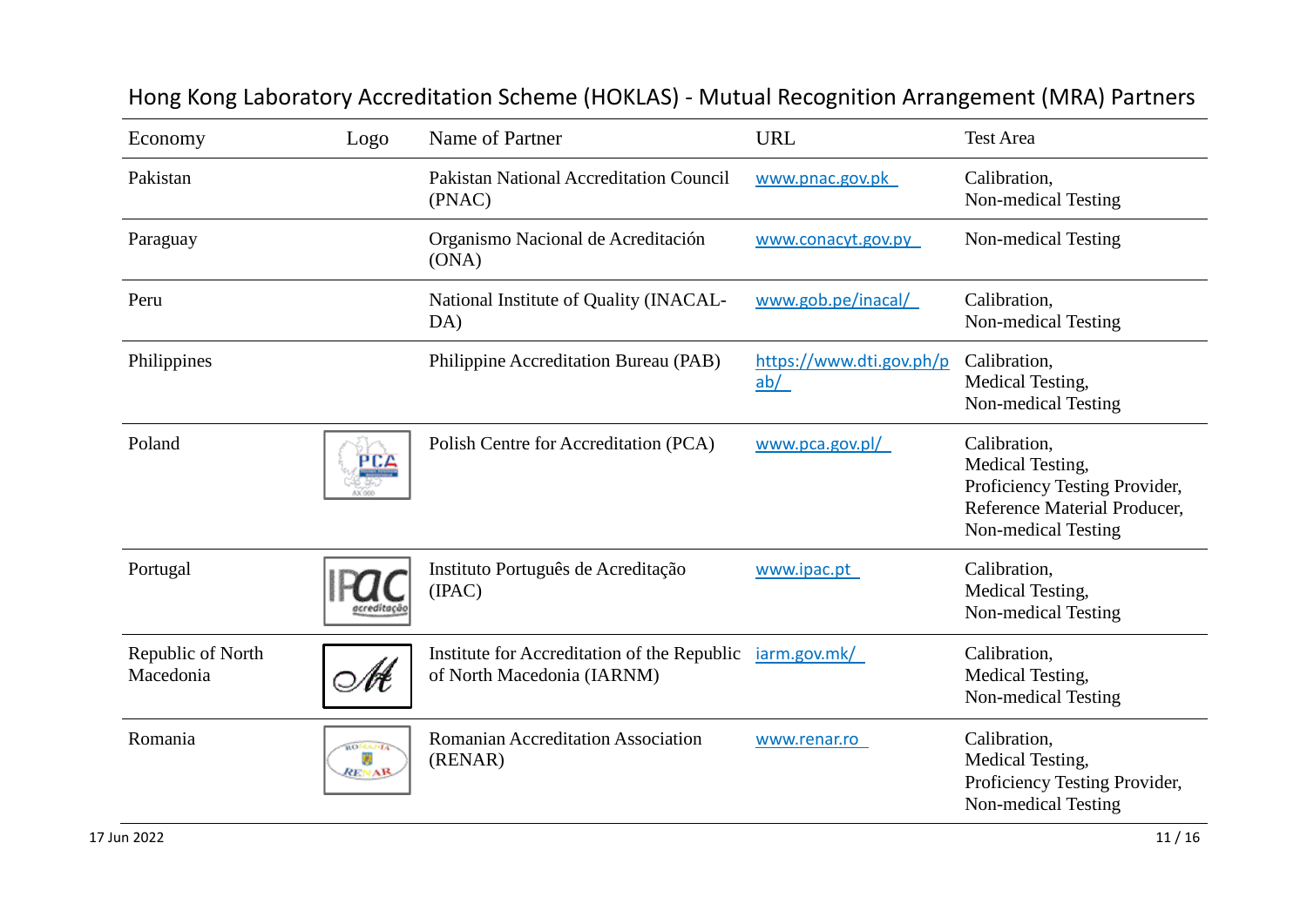| Economy                   | Logo                                  | Name of Partner                                                           | <b>URL</b>                       | <b>Test Area</b>                                                                         |
|---------------------------|---------------------------------------|---------------------------------------------------------------------------|----------------------------------|------------------------------------------------------------------------------------------|
| <b>Russian Federation</b> |                                       | <b>Association of Analytical Centers</b><br>"Analitica" (AAC 'Analitica') | www.aac-analitica.ru             | Proficiency Testing Provider,<br>Reference Material Producer,<br>Non-medical Testing     |
| <b>Russian Federation</b> |                                       | <b>Federal Service for Accreditation</b><br>(RusAccreditation)            | http://en.fsa.gov.ru/            | Calibration,<br>Proficiency Testing Provider,<br>Non-medical Testing                     |
| Saudi Arabia              |                                       | Saudi Accreditation Center (SAAC)                                         | www.saac.gov.sa                  | Calibration,<br>Non-medical Testing                                                      |
| Serbia                    |                                       | Accreditation Body of Serbia (ATS)                                        | www.ats.rs                       | Calibration,<br>Medical Testing,<br>Non-medical Testing                                  |
| Singapore                 | Singapore<br>Accreditation<br>Council | Singapore Accreditation Council (SAC)                                     | www.sac-<br>accreditation.gov.sg | Calibration,<br>Medical Testing,<br>Proficiency Testing Provider,<br>Non-medical Testing |
| Slovakia                  | <b>EISNAS</b>                         | <b>Slovak National Accreditation Service</b><br>(SNAS)                    | www.snas.sk/sk                   | Calibration,<br>Medical Testing,<br>Proficiency Testing Provider,<br>Non-medical Testing |
| Slovenia                  | <b>SLOVENSKA<br/>AKREDITACIJA</b>     | Slovenian Accreditation (SA)                                              | www.slo-akreditacija.si/         | Calibration,<br>Medical Testing,<br>Non-medical Testing                                  |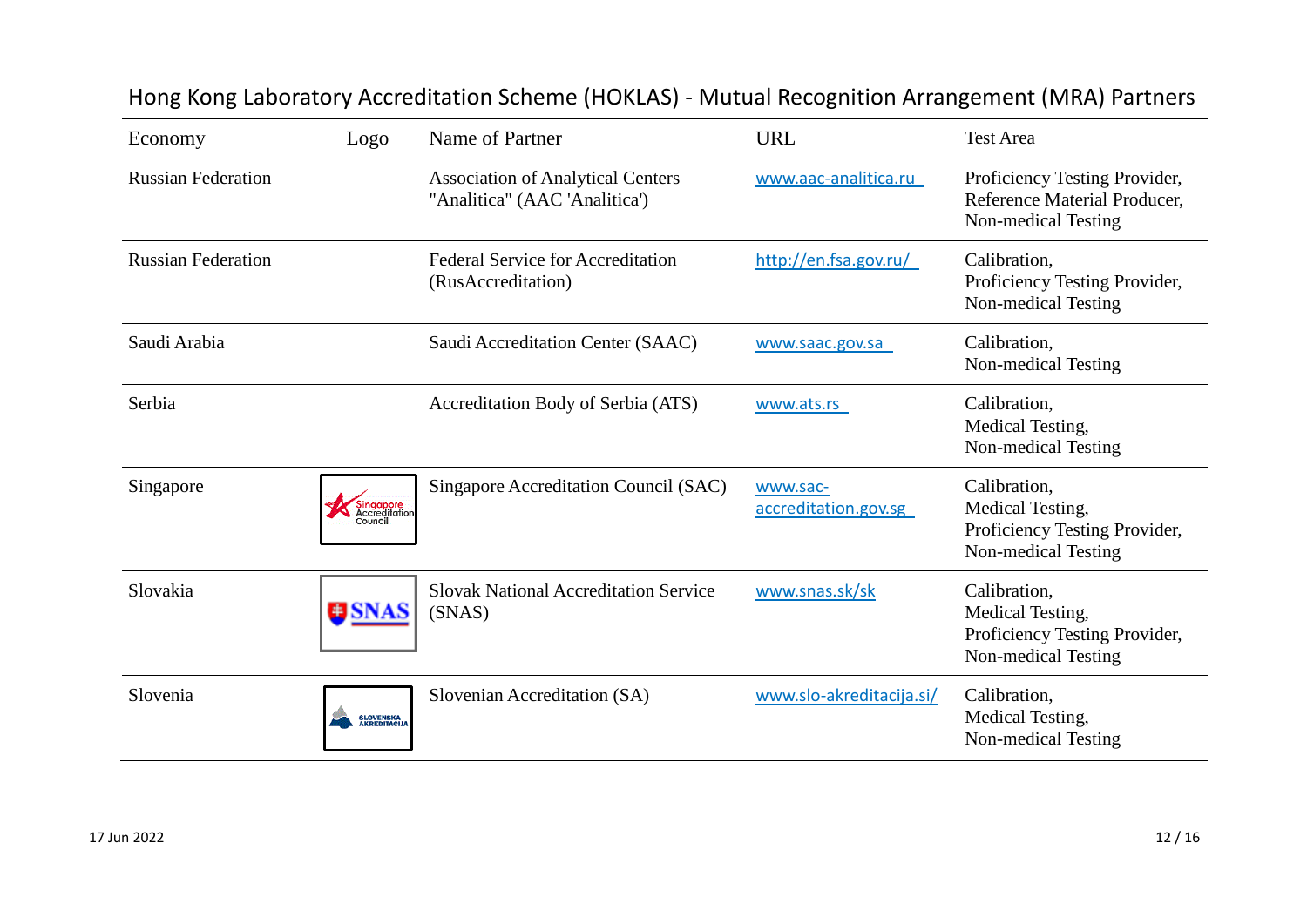| Economy       | Logo           | Name of Partner                                                          | <b>URL</b>        | <b>Test Area</b>                                                                                                         |
|---------------|----------------|--------------------------------------------------------------------------|-------------------|--------------------------------------------------------------------------------------------------------------------------|
| South Africa  | sanas          | South African National Accreditation<br>System (SANAS)                   | www.sanas.co.za   | Calibration,<br>Medical Testing,<br>Proficiency Testing Provider,<br>Reference Material Producer,<br>Non-medical Testing |
| Spain         |                | Entidad Nacional de Accreditacion<br>(ENAC)                              | www.enac.es       | Calibration,<br>Medical Testing,<br>Proficiency Testing Provider,<br>Reference Material Producer,<br>Non-medical Testing |
| Sri Lanka     | <b>SLAB</b>    | Sri Lanka Accreditation Board for<br><b>Conformity Assessment (SLAB)</b> | www.slab.lk       | Calibration,<br>Medical Testing,<br>Non-medical Testing                                                                  |
| Sweden        | <b>SWEDACW</b> | Swedish Board for Accreditation and<br>Conformity Assessment (SWEDAC)    | www.swedac.se     | Calibration,<br>Medical Testing,<br>Proficiency Testing Provider,<br>Non-medical Testing                                 |
| Switzerland   |                | <b>Swiss Accreditation Services (SAS)</b>                                | www.sas.ch        | Calibration,<br>Medical Testing,<br>Non-medical Testing                                                                  |
| Taiwan, China | TAF            | Taiwan Accreditation Foundation (TAF)                                    | www.taftw.org.tw/ | Calibration,<br>Medical Testing,<br>Proficiency Testing Provider,<br>Reference Material Producer,<br>Non-medical Testing |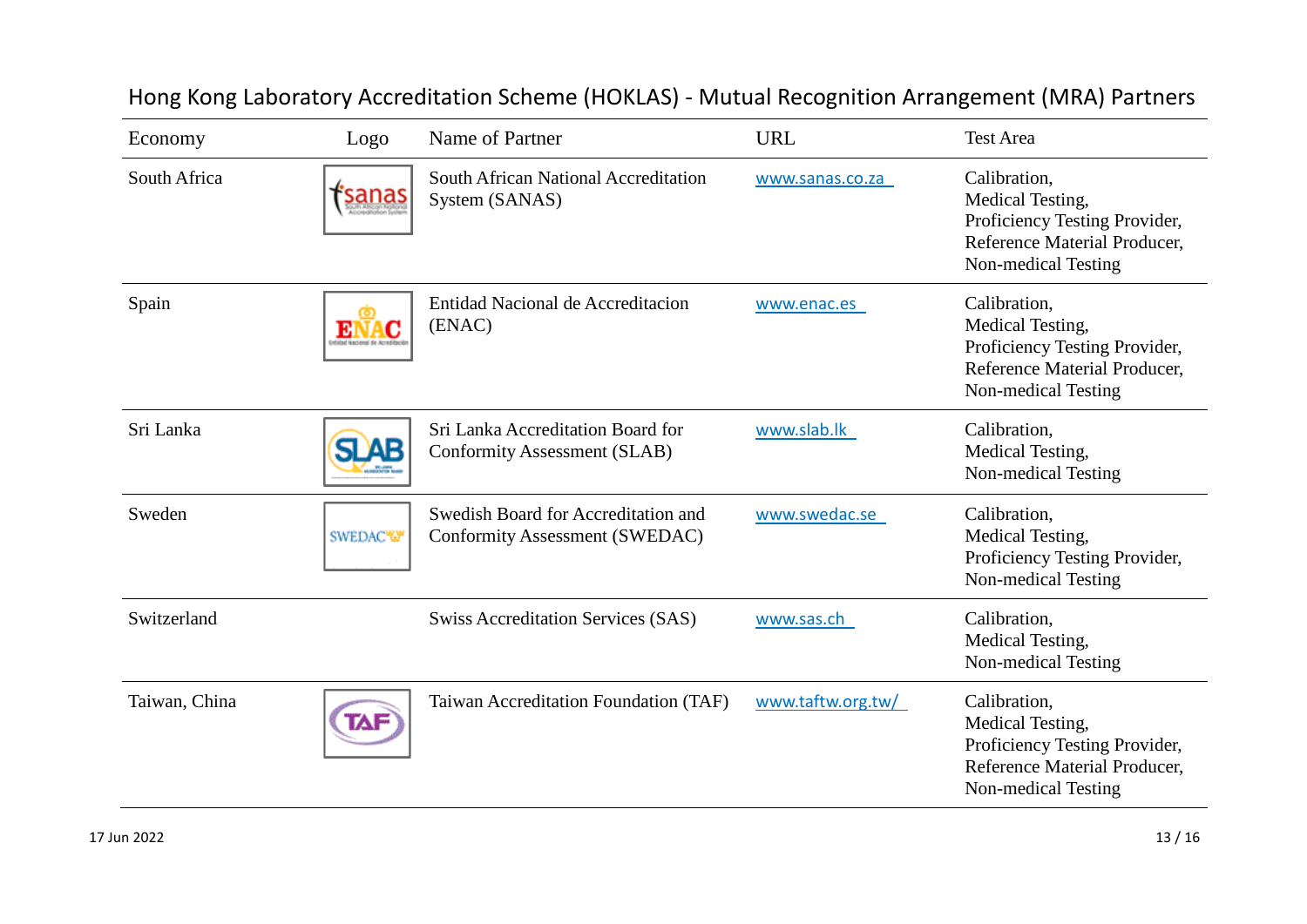| Economy                     | Logo       | Name of Partner                                                                                                                                          | <b>URL</b>                       | <b>Test Area</b>                                                                                                         |
|-----------------------------|------------|----------------------------------------------------------------------------------------------------------------------------------------------------------|----------------------------------|--------------------------------------------------------------------------------------------------------------------------|
| Thailand                    |            | National Standardization Council (NSC)                                                                                                                   | www.tisi.go.th/home/en           | Calibration,<br>Non-medical Testing                                                                                      |
| Thailand                    |            | The Bureau of Laboratory Accreditation,<br>Department of Science Service, Ministry<br>of Higher Education, Science, Research<br>and Innovation (BLA-DSS) | www.dss.go.th                    | Proficiency Testing Provider,<br>Reference Material Producer,<br>Non-medical Testing                                     |
| Thailand                    |            | The Bureau of Laboratory Quality<br>Standards, Department of Medical<br>Sciences, Ministry of Public Health,<br>Thailand (BLQS-DMSc)                     | http://blqs.dmsc.moph.g<br>o.th/ | Medical Testing,<br>Reference Material Producer,<br>Non-medical Testing                                                  |
| Tunisia                     |            | <b>Tunisian Accreditation Council</b><br>(TUNAC)                                                                                                         | www.tunac.tn/                    | Calibration,<br>Non-medical Testing                                                                                      |
| Turkey                      | c<br>TÜRKA | <b>Turkish Accreditation Agency</b><br>(TURKAK)                                                                                                          | www.turkak.org.tr                | Calibration,<br>Medical Testing,<br>Proficiency Testing Provider,<br>Reference Material Producer,<br>Non-medical Testing |
| Ukraine                     |            | National Accreditation Agency of<br>Ukraine (NAAU)                                                                                                       | www.naau.org.ua                  | Calibration,<br>Medical Testing,<br>Non-medical Testing                                                                  |
| <b>United Arab Emirates</b> |            | <b>Emirates International Accreditation</b><br>Center (EIAC)                                                                                             | www.eiac.gov.ae                  | Calibration,<br>Medical Testing,<br>Non-medical Testing                                                                  |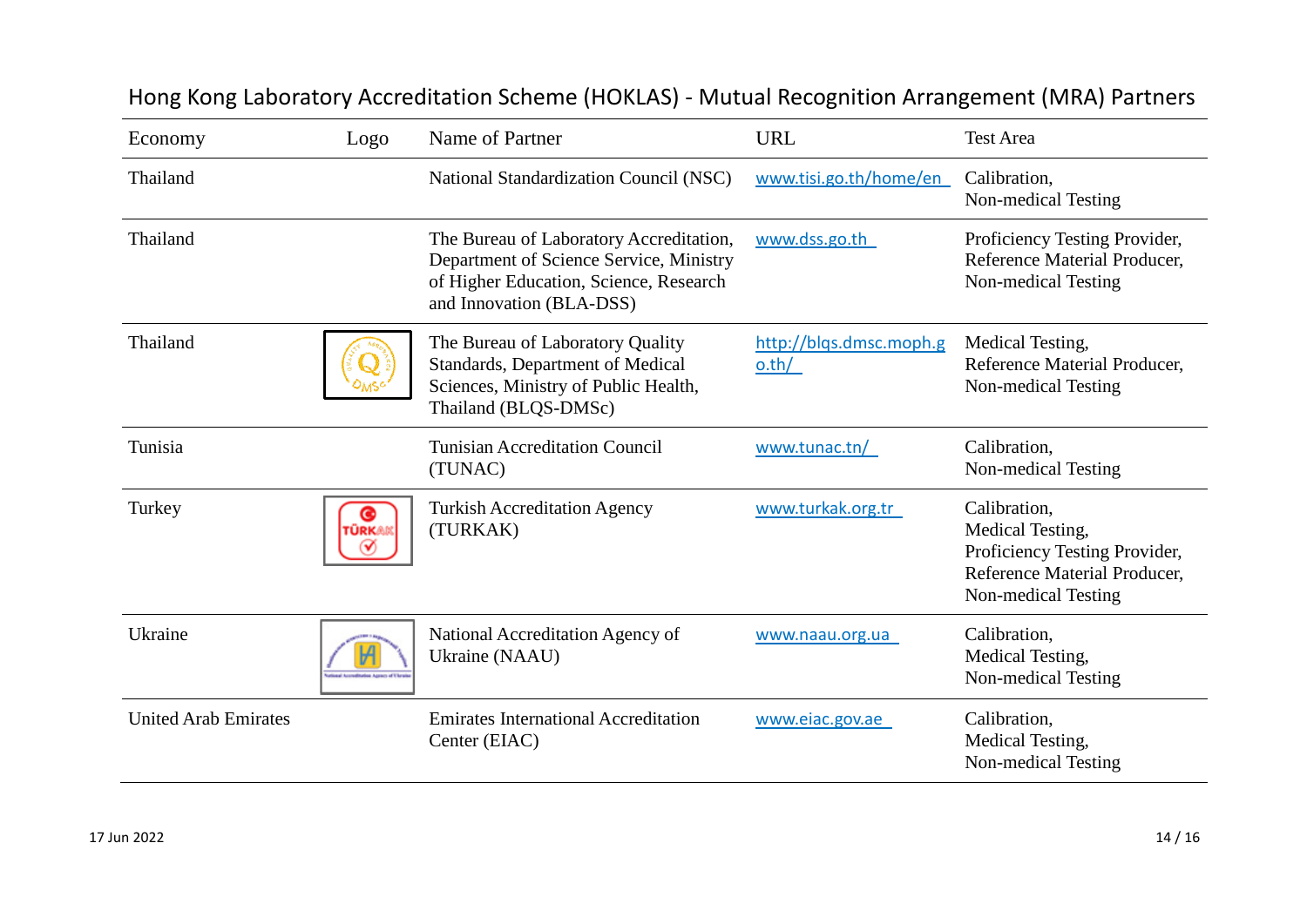| Economy                                                    | Logo                                                          | Name of Partner                                                              | <b>URL</b>                     | <b>Test Area</b>                                                                                                         |
|------------------------------------------------------------|---------------------------------------------------------------|------------------------------------------------------------------------------|--------------------------------|--------------------------------------------------------------------------------------------------------------------------|
| <b>United Arab Emirates</b>                                |                                                               | <b>Emirates National Accreditation System</b><br>(ENAS)                      | http://www.enas.gov.ae         | Calibration,<br>Non-medical Testing                                                                                      |
| United Kingdom of<br>Great Britain and<br>Northern Ireland | ф<br><b>UKAS</b><br>inited Kingdo<br>Accreditation<br>Service | <b>United Kingdom Accreditation Service</b><br>(UKAS)                        | www.ukas.com                   | Calibration,<br>Medical Testing,<br>Proficiency Testing Provider,<br>Reference Material Producer,<br>Non-medical Testing |
| <b>United States of</b><br>America                         |                                                               | <b>AIHA Laboratory Accreditation</b><br>Programs, LLC (AIHA-LAP, LLC)        | www.aihaaccreditedlabs.<br>org | Non-medical Testing                                                                                                      |
| <b>United States of</b><br>America                         |                                                               | American Association for Laboratory<br>Accreditation (A2LA)                  | www.a2la.org                   | Calibration,<br>Medical Testing,<br>Proficiency Testing Provider,<br>Reference Material Producer,<br>Non-medical Testing |
| <b>United States of</b><br>America                         |                                                               | <b>ANSI National Accreditation Board</b><br>(ANAB)                           | www.anab.org                   | Calibration,<br>Medical Testing,<br>Proficiency Testing Provider,<br>Reference Material Producer,<br>Non-medical Testing |
| <b>United States of</b><br>America                         | <b>IAS</b> INTERNATIONAL                                      | International Accreditation Service Inc.<br>(IAS)                            | www.iasonline.org              | Calibration,<br>Non-medical Testing                                                                                      |
| <b>United States of</b><br>America                         | nvlaø                                                         | <b>National Voluntary Laboratory</b><br><b>Accreditation Program (NVLAP)</b> | www.nist.gov/nvlap             | Calibration,<br>Non-medical Testing                                                                                      |